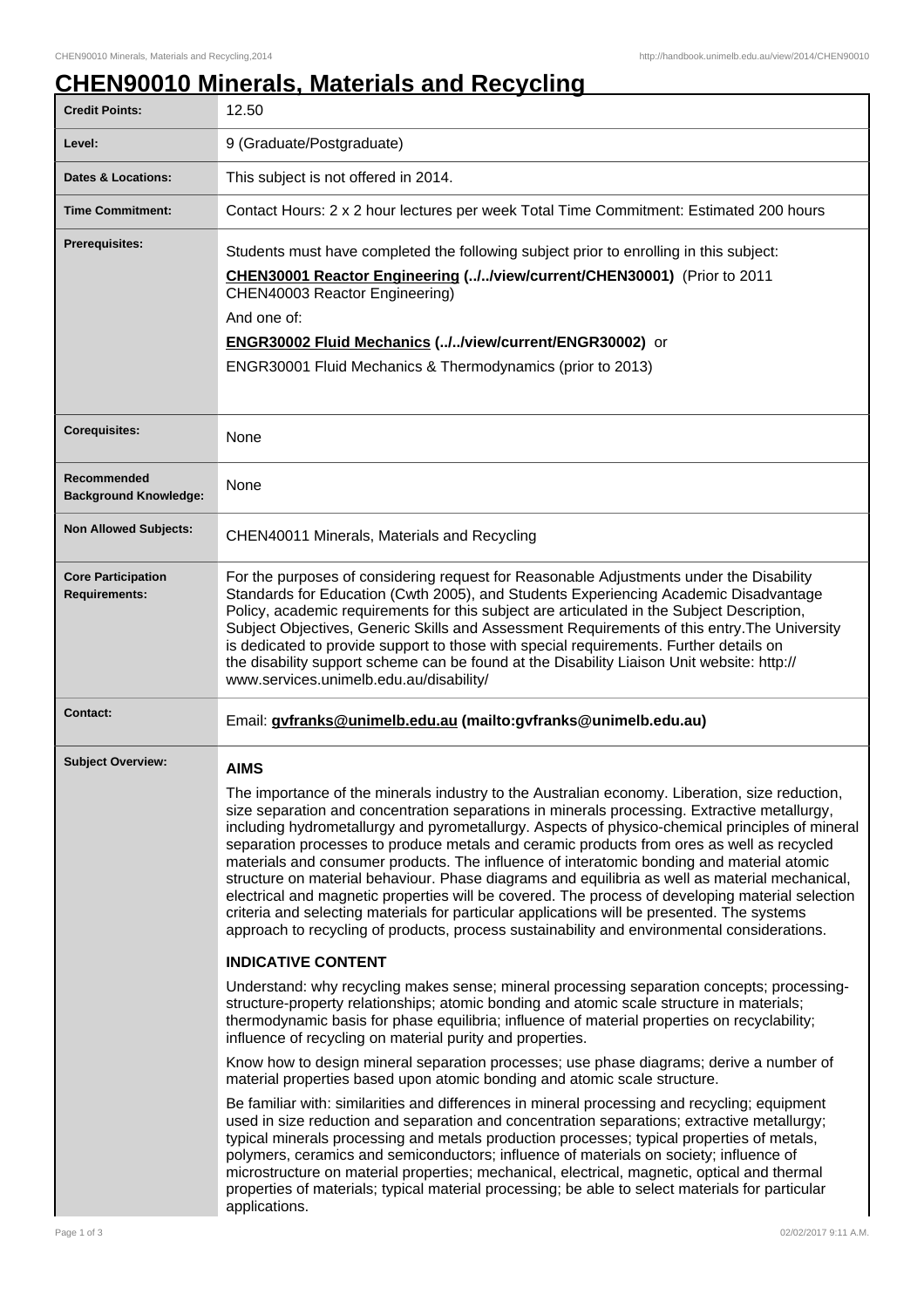| <b>Learning Outcomes:</b> | <b>INTENDED LEARNING OUTCOMES (ILO)</b>                                                                                                                                                                                                                                                                                                                                                                                                                                                                                                                                                                                 |
|---------------------------|-------------------------------------------------------------------------------------------------------------------------------------------------------------------------------------------------------------------------------------------------------------------------------------------------------------------------------------------------------------------------------------------------------------------------------------------------------------------------------------------------------------------------------------------------------------------------------------------------------------------------|
|                           | On completion of this subject the student is expected to:                                                                                                                                                                                                                                                                                                                                                                                                                                                                                                                                                               |
|                           | 1 Understand the complex interaction of processes within the material cycle i.e. starting with<br>primary material production from minerals, material production and properties, consumer<br>products and ending with recycled material, waste and environmental issues. This will<br>be based on material science principles, thermodynamics, system engineering and<br>optimization<br>2 The students will understand the relationships between materials composition, processing,<br>microstructure and properties<br>3 The students will be able to select materials for particular engineering design applications |
| <b>Assessment:</b>        | One written 3-hour end-of-semester examination (70%). Continuous assessment comprising<br>regular assignments (30%). Intended Learning Outcomes (ILOs) 1 - 3 are addressed in the<br>examination and the regular assignments.                                                                                                                                                                                                                                                                                                                                                                                           |
| <b>Prescribed Texts:</b>  | None                                                                                                                                                                                                                                                                                                                                                                                                                                                                                                                                                                                                                    |
| <b>Breadth Options:</b>   | This subject is not available as a breadth subject.                                                                                                                                                                                                                                                                                                                                                                                                                                                                                                                                                                     |
| <b>Fees Information:</b>  | Subject EFTSL, Level, Discipline & Census Date, http://enrolment.unimelb.edu.au/fees                                                                                                                                                                                                                                                                                                                                                                                                                                                                                                                                    |
| <b>Generic Skills:</b>    | # Capacity for independent thought                                                                                                                                                                                                                                                                                                                                                                                                                                                                                                                                                                                      |
|                           | $#$ Awareness of advanced technologies in the discipline                                                                                                                                                                                                                                                                                                                                                                                                                                                                                                                                                                |
|                           | Ability to apply knowledge of basic science and engineering fundamentals<br>#                                                                                                                                                                                                                                                                                                                                                                                                                                                                                                                                           |
|                           | $#$ Ability to undertake problem identification, formulation and solution                                                                                                                                                                                                                                                                                                                                                                                                                                                                                                                                               |
|                           | $#$ Ability to utilise a systems approach to design and operational performance                                                                                                                                                                                                                                                                                                                                                                                                                                                                                                                                         |
| Notes:                    | <b>LEARNING AND TEACHING METHODS</b>                                                                                                                                                                                                                                                                                                                                                                                                                                                                                                                                                                                    |
|                           | Lectures, homework assignments, worked examples case studies and guest lectures.                                                                                                                                                                                                                                                                                                                                                                                                                                                                                                                                        |
|                           | <b>INDICATIVE KEY LEARNING RESOURCES</b>                                                                                                                                                                                                                                                                                                                                                                                                                                                                                                                                                                                |
|                           | Comprehensive Lecture Notes are provided on LMS for the Students. Materials for the lecture<br>notes are taken from the following list of sources which is provided to the students.<br><b>MINERALS</b>                                                                                                                                                                                                                                                                                                                                                                                                                 |
|                           | # Introduction to Mineral Processing, Kelly, E. G., and Spottiswood, D. J., Australian Mineral<br>Foundation, 1995. (K&S)<br>$#$ Mineral Processing Technology, 6th Edition, Wills, B. A., Butterworth Heinemann, 1997.                                                                                                                                                                                                                                                                                                                                                                                                 |
|                           | (Wills)                                                                                                                                                                                                                                                                                                                                                                                                                                                                                                                                                                                                                 |
|                           | <b>METALS PRODUCTION</b>                                                                                                                                                                                                                                                                                                                                                                                                                                                                                                                                                                                                |
|                           | $#$ Principles of Extractive Metallurgy, F. Habashi, Gordon and Breach, 2nd ed., Vols 1-3,<br>1980. (Habashi).<br>$_{\rm \#}$ Process Principles in Minerals & Materials Production, P. Hayes, Hayes Publishing,<br>Brisbane, 1993. (Hayes).<br>$#$ Extraction Metallurgy, 3rd ed., J. D. Gilchrist, Pergamon Press, 1989. (Gilchrist)                                                                                                                                                                                                                                                                                  |
|                           | $#$ Extractive Metallurgy of Copper, W. G. Davenport, M. King, M. Schlesinger, A. K. Biswas,<br>4th ed., Pergamon, 2002. (DKSB)                                                                                                                                                                                                                                                                                                                                                                                                                                                                                         |
|                           | <b>MATERIALS</b>                                                                                                                                                                                                                                                                                                                                                                                                                                                                                                                                                                                                        |
|                           | $#$ Materials Science and Engineering an Introduction, Callister, W. D. Jr.                                                                                                                                                                                                                                                                                                                                                                                                                                                                                                                                             |
|                           | Sixth Edition, John Wiley and Sons, 2003. (Call)<br>#                                                                                                                                                                                                                                                                                                                                                                                                                                                                                                                                                                   |
|                           | The Principals of Engineering Materials, Barrett, C. R., Nix, W. D., and Tetelman, A.S.,<br>#<br>Prentice Hall, 1973. (BNT).<br>Introduction to Engineering Materials, Second Edition, John, V. B., Macmillan Press, 1983.                                                                                                                                                                                                                                                                                                                                                                                              |
|                           | (John).<br>$#$ Principles of Materials Science and Engineering, 3rd edition, Smith, W. F., McGraw Hill,<br>NY, 1996. (Smith)                                                                                                                                                                                                                                                                                                                                                                                                                                                                                            |